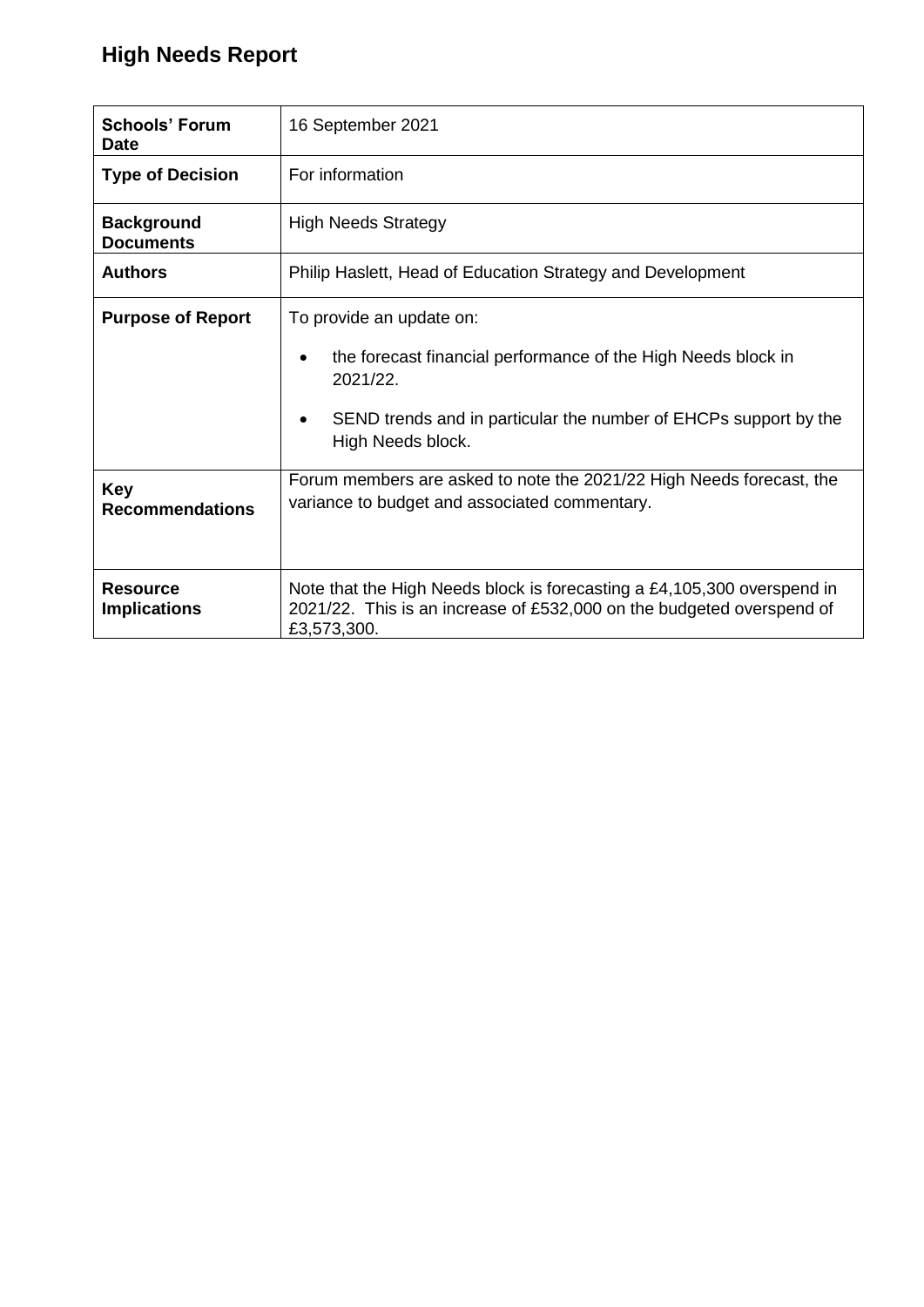### **1. High Needs – Forecast for 2021/22**

- 1.1. The table below shows the High Needs forecast, less recoupment, as at the end of July 2021. This shows a worsening picture for the High Needs block this year. The key variance, £532,000, is within the High Needs unallocated budget line. This is comprised of a significant adjustment of £282,000 in the import/export calculation and a £250,000 adjustment for the mainstream top up budgets, to support additional therapies and bespoke SEN packages. The cost of therapies and bespoke packages is not an additional cost, but should have been included in the initial budget planning.
- 1.2. The import and export adjustment process and the associated increase in costs this year are explained in section 2 of this report.
- 1.3. We have also seen a rise in the number of children with an EHCP moving into FE and College placements, this has resulted in a forecast overspend of £172,000. This is due to an overall rise in the number of pupils entering post-16 with an EHCP, partly due to the overall increase in EHCPs in the system, but also due to the creation of more opportunities in the mainstream FE and post-16 sector.
- 1.4. These additional post-16 opportunities have resulted in a reduction in the use of independent post-16 providers, saving around £200,000 on 20 places. This has helped create a forecast underspend in the Independent Special Schools budget of £51,900.
- 1.5. Finally, it is worth noting the rise in primary and secondary mainstream forecasts, £69,00 and £96,000 respectively. This is directly linked to a rise, in excess of the historic trends, in the number of new EHCPs. Details of the rise in EHCPs are explored later in this report.
- 1.6. As a result of the adjustments outlined above, the expected annual overspend in High Needs has moved from £3,573,300 to £4,105,300. This is still a significant improvement of over £1m on the overspend in 2020/21.

| <b>High Needs Block</b>                             | <b>Budget</b> | Forecast<br>(July) | Variance to<br>budget | Variance to<br>prys forecast |
|-----------------------------------------------------|---------------|--------------------|-----------------------|------------------------------|
|                                                     | £000          | £000               | £000                  | £000                         |
| Alternative provision - places & top ups & services | 5,476.7       | 5,467.6            | $-9.1$                | 4.1                          |
| Alternative provision - Glos Hospital Education     | 2,030.7       | 2,017.3            | $-13.4$               | $-11.9$                      |
| EHCP Costs - College and FE                         | 4,698.9       | 4,870.9            | 172.0                 | 172.0                        |
| <b>EHCP Costs - Early Years</b>                     | 233.5         | 233.5              | 0.0                   | 0.0                          |
| <b>EHCP Costs - Primary</b>                         | 7,239.3       | 7,308.6            | 69.3                  | 69.3                         |
| <b>EHCP Costs - Secondary</b>                       | 4,976.0       | 5,003.6            | 27.6                  | 96.3                         |
| Excluded pupils                                     | $-100.0$      | $-137.0$           | $-37.0$               | $-37.0$                      |
| LA Services and staffing                            | 3,870.9       | 4,068.9            | 198.0                 | 3.6                          |
| <b>Independent Special Schools</b>                  | 17,262.7      | 17,207.1           | $-55.6$               | $-51.9$                      |
| <b>Restorative Practice</b>                         | 200.0         | 200.5              | 0.5                   | $-2.6$                       |
| <b>Special Centres</b>                              | 458.0         | 456.3              | $-1.7$                | $-1.7$                       |
| Special school provision                            | 20,948.2      | 20,977.2           | 29.0                  | 29.0                         |
| <b>Support Services</b>                             | 1,286.1       | 1,238.9            | $-47.2$               | $-30.1$                      |
| <b>Virtual School</b>                               | 620.3         | 620.3              | 0.0                   | $-11.7$                      |
| <b>High Needs Unallocated</b>                       | $-3,855.3$    | 250.0              | 4,105.3               | 532.0                        |
| Rounding                                            | $-0.2$        | $-0.1$             | 0.1                   | 0.2                          |
|                                                     | 65,345.8      | 69,783.6           | 4,437.8               | 759.6                        |

1.7. As stated above the growth trend for EHCP numbers are on the rise. The period from January 2020 to January 2021 saw an increase of 420 EHCPs, compared to the 350 we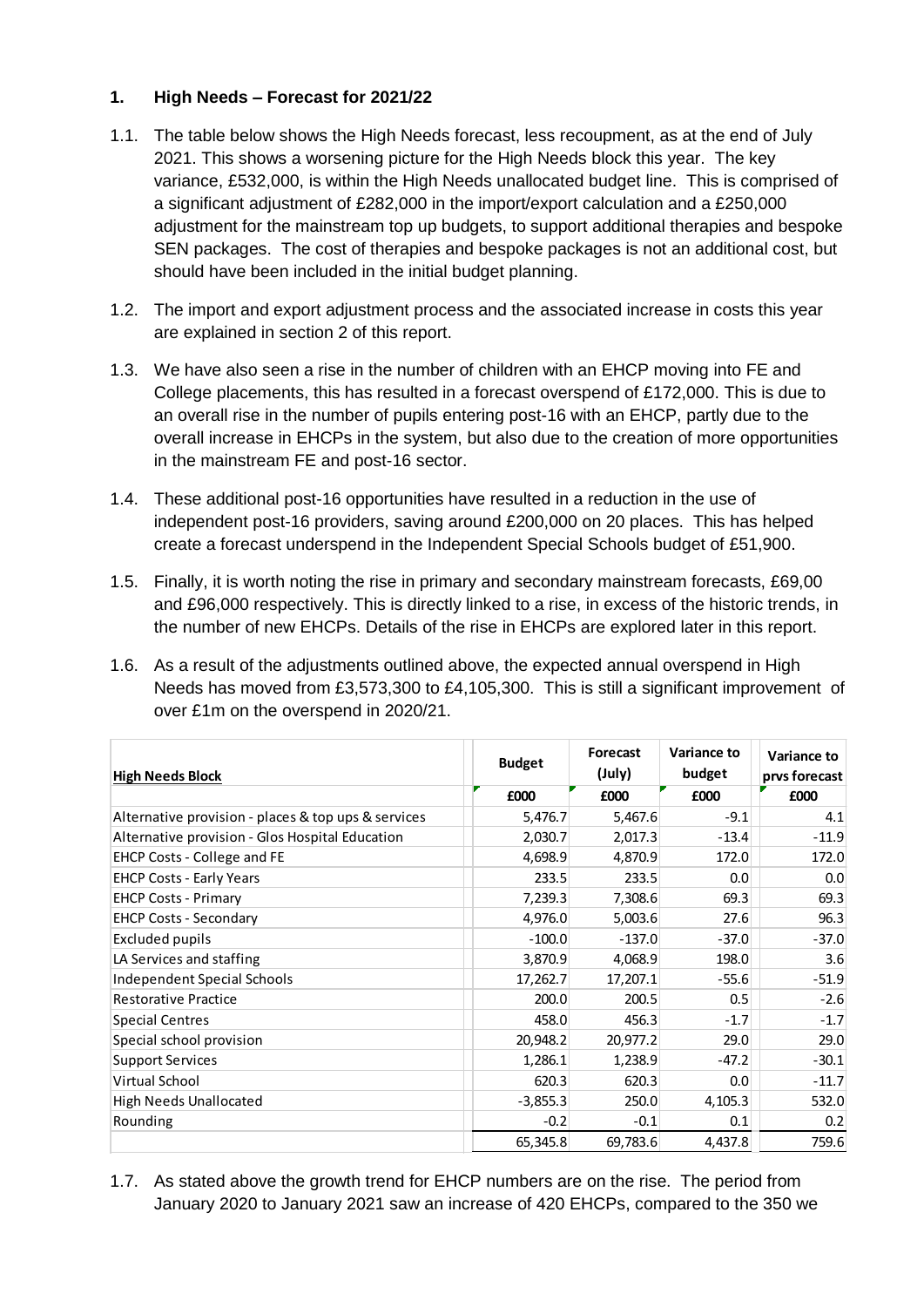budgeted for. We are working through the details and impact of this growth to better understand the spike in numbers. If this is sustained we will need to build these numbers into the 5-year recovery plan. The 5-year plan is being updated and will be presented at the November schools Forum.

1.8. Forum members will note that the forecast above is based on data from July. The service teams are currently completing the September 2021 forecast with details of new starters in all establishments. Early indications are that we are starting to see an impact from the increased numbers of EHCPs. However, this work is not able to be completed in time for the publication of the Schools Forum report, so a detailed view of the updated forecast will be shared with members at the meeting. This will include the 2% increase in top-up funding agreed at the last Schools Forum and ratified by the Local Authority.

## **Forum members are asked to note the 2021/22 High Needs forecast, the variance to budget and associated commentary.**

#### **2. Import and Export adjustment**

- 2.1. Most high needs funding is allocated to local authorities based on children and young people who live in their area, regardless of where they are educated. The import/export adjustment is intended to reflect the movement of high needs pupils and students between local authority areas, where they live in one authority area and attend a school or college in another, creating an additional financial cost to the latter authority. It is calculated as a net figure based on:
	- the number of high needs pupils and students educated at an institution in the local authority area, minus
	- the number of high needs pupils or students living in their area
	- the net number of pupils and students, either positive or negative, is then multiplied by £6,000
- 2.2. In the import/export adjustment ESFA is considered the provider local authority for nonmaintained special schools (NMSS), special post-16 institutions (SPI) and certain centrally funded further education (FE) institutions.
- 2.3. In Gloucestershire we are a *net exporter* which means that the number of Gloucestershire high needs pupils that other areas take (exports) is above the number of every high needs pupil that Gloucestershire takes in from another area (imports). The data used by the ESFA to calculate the import/export adjustment is based on the local authority in which the pupil or student lives (known as the resident local authority) and the local authority in which the education setting is based (known as the provider local authority). This data is taken from the January school census and the February ILR figures, for the following financial year. (So for 2021/22 they will use the January 2021 census and the February 2021, figures which will not be available until after budget setting).
- 2.4. The financial impact to the high needs budget is shown in the graph below (compared with the previous year):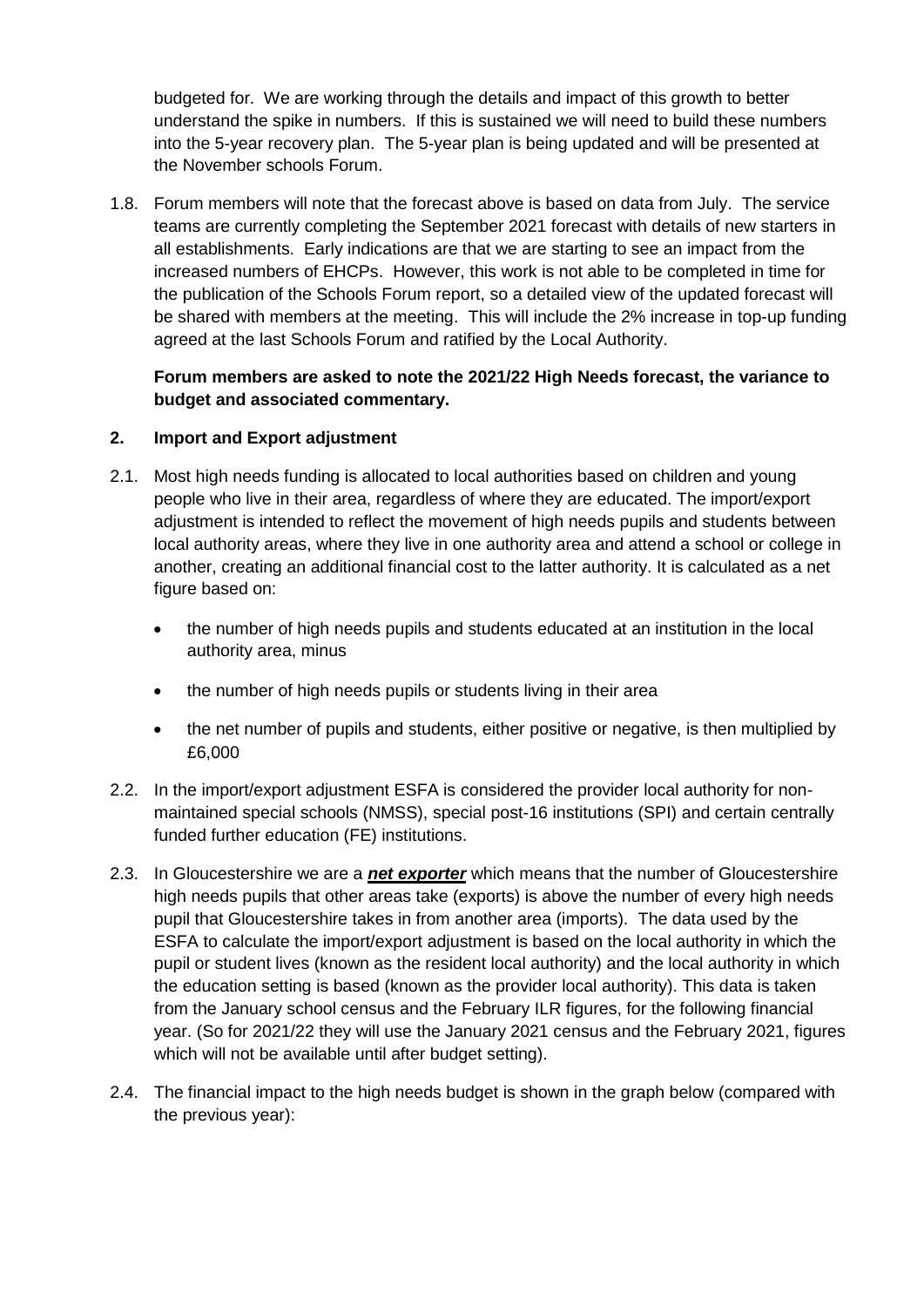

| <b>Allocation</b>                        | <b>Imports</b> | <b>Exports</b> | <b>Net</b> | <b>Adjustment</b> |
|------------------------------------------|----------------|----------------|------------|-------------------|
| Original Adjustment (June 20 data)       | 128            | 271            | $-143$     | $-858,000$        |
| <b>Revised Adjustment (June 21 data)</b> | 132            | 322            | $-190$     | $-1,140,000$      |
| <b>Difference</b>                        |                | 51             | -47        | $-282,000$        |

- 2.5. The outcome of the above means a deduction of £1,140,000 from Gloucestershire's 21/22 high needs funding block, compared to £858,000 in 20/21. A difference of -£282,000.
- 2.6. The data used by the ESFA to calculate the import/export adjustment is the January school census and the February ILR figures, for the following financial year. (So for 2021/22 they will use the January 2021 census and the February 2021, figures which will not be available until after budget setting)
- 2.7. The DfE provides each LA with a breakdown of the adjustment at setting level (please see attached). When looking at the detail please ignore the Gloucestershire column as the data contained in the both the import and export tabs.

#### **3. Growth trends for EHCPs**

- 3.1. As the growth trend for the number of EHCPs supported by the high needs budget has risen sharply this year, we have included a short report with more detailed information about SEN provision across the county. This looks at local, national and statistical neighbour data.
- 3.2. Forum members will note that the SEN2 data detailed in this report, shows that there were 4,342 children and young people aged 0 to 25 with an EHC plan maintained by the local authority in January 2021 compared to 3,922 in January 2020. This is the rise of 420 mentioned above and should it continue will impact on the ability to set a balanced budget within the 5-year High Needs plan.